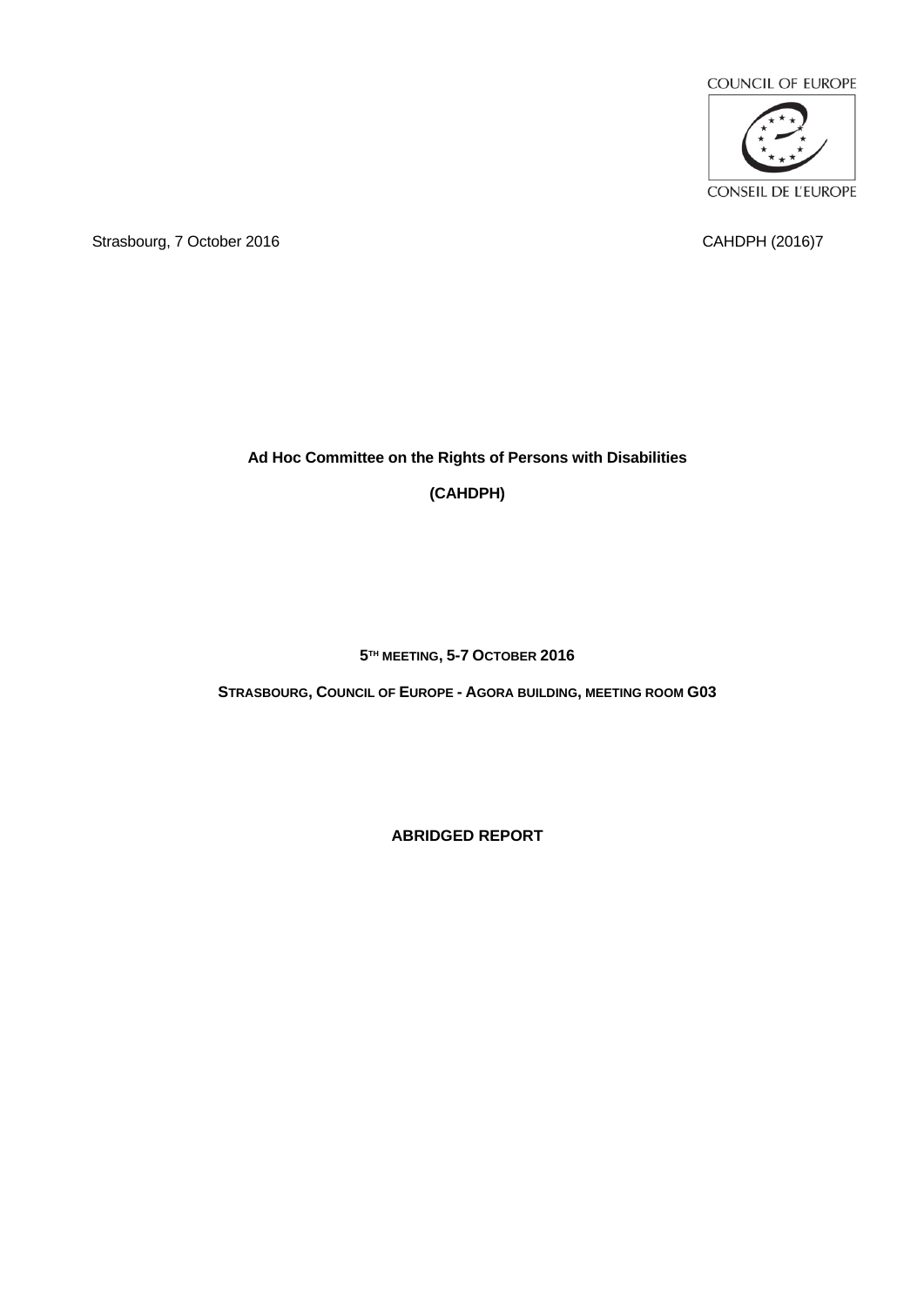### **1. Opening of the Meeting**

The Chair opened the 5th meeting of the Council of Europe Committee of Experts on the Rights of Persons with Disabilities (CAHDPH) (Strasbourg, 5 to 7 October 2016).

### **2. Adoption of the draft agenda and draft order of business**

The agenda was adopted as set out in Appendix 1 to this report.

### **3. Elections of the Chair, Vice-chair and Members of the Bureau**

The Committee agreed by consensus to elect Mr. Alfredo FERRANTE (Italy), as Chair for one year.

The Committee held a vote on the election of the Vice Chair and members of the Bureau. The Committee elected Ms. Eveliina PÖYHÖNEN (Finland) as Vice-Chair for one year and for the Bureau, Ms. Brigitte PLUMET (Belgium) and Ms. Nadezhda HARIZANOVA (Bulgaria) for two years, and Ms. Margaryta KROPIVNYTSKA (Ukraine) for one year.

### **4. The Council of Europe Disability Strategy 2017-2023**

The Committee discussed the draft Council of Europe Disability Strategy 2017-2023. All speakers congratulated the Task Force, the Committee, the Secretariat and all stakeholders that contributed to the preparation of the Strategy on the high quality of the document. There was general agreement that the draft Strategy is focused, builds on the strengths and the added value of the Council of Europe, is well anchored into the UN CRPD and provides a clear roadmap and practical tool for further work and action at local and national level.

The Committee adopted unanimously and by consensus the draft Strategy and decided to transmit it to the next meeting of the GR-SOC for adoption by the Committee of Ministers by the end of 2016.

#### **5. - 7. Roundtable Discussions**

During the meeting, three roundtable discussions were organised:

- **"Inclusive education and disability related human rights training for professionals"**
- **"Recognising and combating multiple discrimination of persons with disabilities"**
- **"Removing stereotypes by increasing participation of persons with disabilities"**

The Committee members held an exchange of views with external experts.

Members of the Committee as well as other participants highly praised the organisation and content of the roundtables. Expertise discussions and exchange were very interesting, pertinent to the preparation of the draft Strategy work, drew attention to barriers and challenges but also identified good practice. Introducing roundtables to the plenary session is an innovative practice and the Committee encouraged such format to be considered for future meetings.

The Program of the roundtable discussions is set out in Appendix 2 to this report.

#### **8. Tour-de table on the recent development in member States**

The Committee took note of oral reports made by members of CAHDPH on recent policy, legislative and other developments and events in the disability field in their respective countries. Members were encouraged to submit information in writing where available.

#### **9. Work carried out by other Council of Europe bodies relevant to disability issues**

The Committee held an exchange of views with Ms. Carlien SCHEELE, Senior Gender Equality Adviser; Ms. Elise CORNU, Head of the Secretariat of the Parliamentary Assembly's Committee on Equality and Non-Discrimination; Ms. Agnes VON MARAVIC, Children's Rights Division; Ms. Laurence LWOFF, Head of the Bioethics Unit and Ms. Eleni TSETSEKOU, Head of Sexual Orientation and Gender Identity Unit.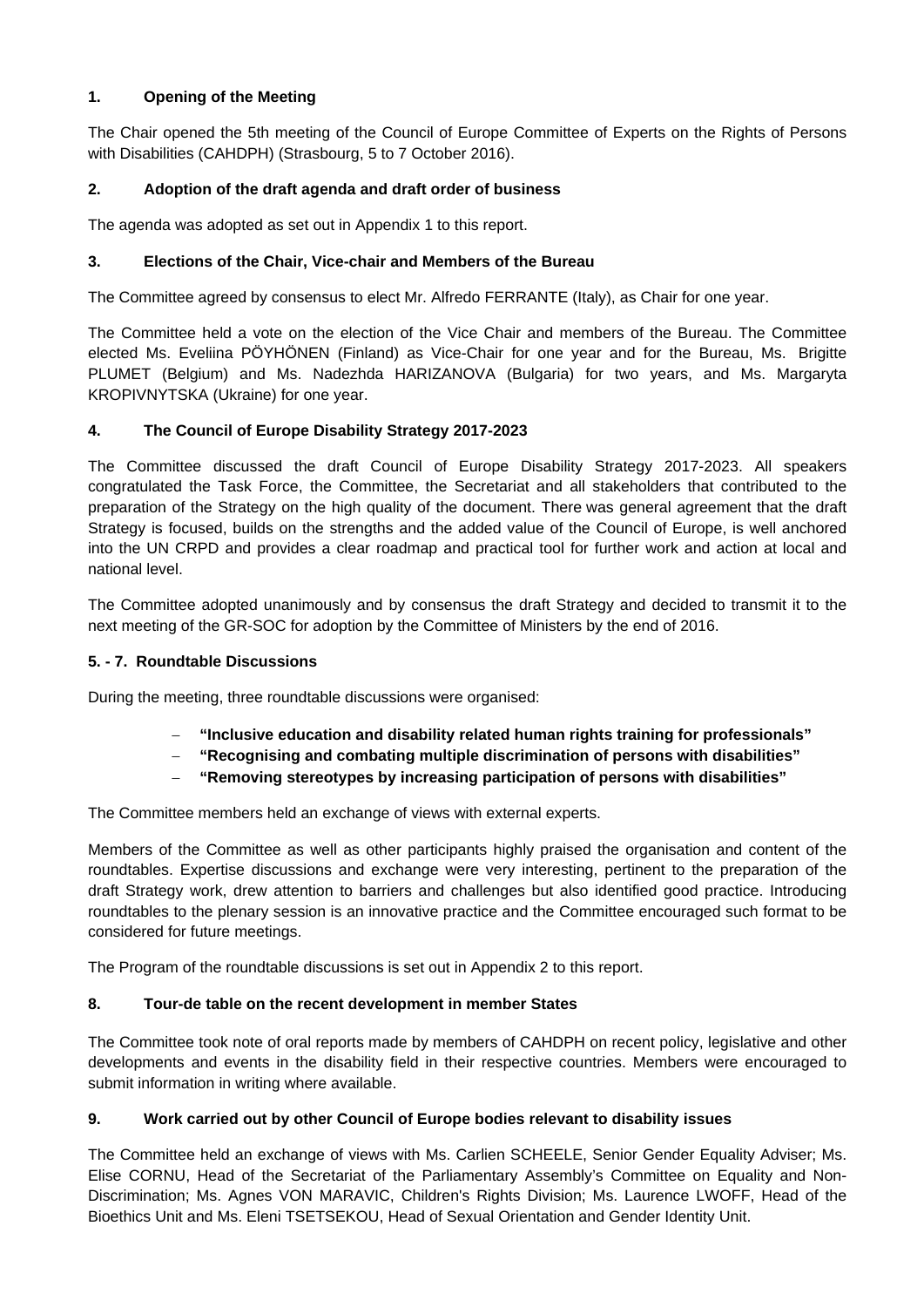The Committee took note of presentations and agreed to consider areas of future co-operation and synergies in the framework of the implementation of the Council of Europe Disability Strategy 2017-2023. It stressed the importance of continuing the fruitful co-operation with all Council of Europe bodies relevant to work and activities in the area of disability.

### **10. Activities of other international and intergovernmental organisations in the field of the rights of persons with disabilities**

The Committee welcomed presentations and took note of the recent developments in the European Union Fundamental Rights Agency (FRA); Organisation for Security and Co-operation (OSCE/ODHIR); Nordic Centre for Welfare and Social Issues (NVC); European Association of Service Providers for Persons with Disabilities (EASPD); and Rehabilitation International (RI).

The Committee stressed the importance of continuing close dialogue and co-operation with other international organisations in the field of the rights of persons with disabilities.

## **11. CAHDPH participation in the work of other Council of Europe bodies and other events**

The Committee took note of oral reports made by members of CAHDPH and Secretariat about events at which they participated since the previous plenary meeting.

## **12. Any other business**

# **12.1. The ban of the Russian Paralympic Team from the Rio 2016**

The Committee held exchange of views with Mr. Sergey KHRYCHIKOV, the Secretariat of the Ad hoc European Committee for the World Anti-Doping Agency (CAHAMA).

The Committee recalled that promoting and protecting human rights of persons with disabilities and to uphold democracy and the respect of the rule of law is the core of Council of Europe work. It also recalled that the draft Council of Europe Disability Strategy 2017-2023 places strong emphasis on the implementation of existing human rights standards. The Strategy is anchored in the UN Convention on the Rights of Persons with Disabilities, the European Convention on Human Rights and other Council of Europe standards protecting the human rights.

In view of the above, the Committee concluded that the Ad hoc European Committee for the World Anti-Doping Agency (CAHAMA) is the right place to deal with the question of ban of the Russian Paralympic Team from the Rio 2016 Paralympics.

## **12.2. Launching conference for the Council of Europe Disability Strategy 2017-2023**

The Committee took note of information about preparations of the High-Level Conference to launch the Council of Europe Disability Strategy 2017-2023 on the Rights of the Persons with Disabilities (Nicosia, Cyprus on 27-28 March 2017).

## **13. Next meeting**

The Committee decided to hold its 6th meeting on 27-29 September 2017.

## **14. Adoption of the abridged meeting report**

The Committee adopted the abridged meeting report.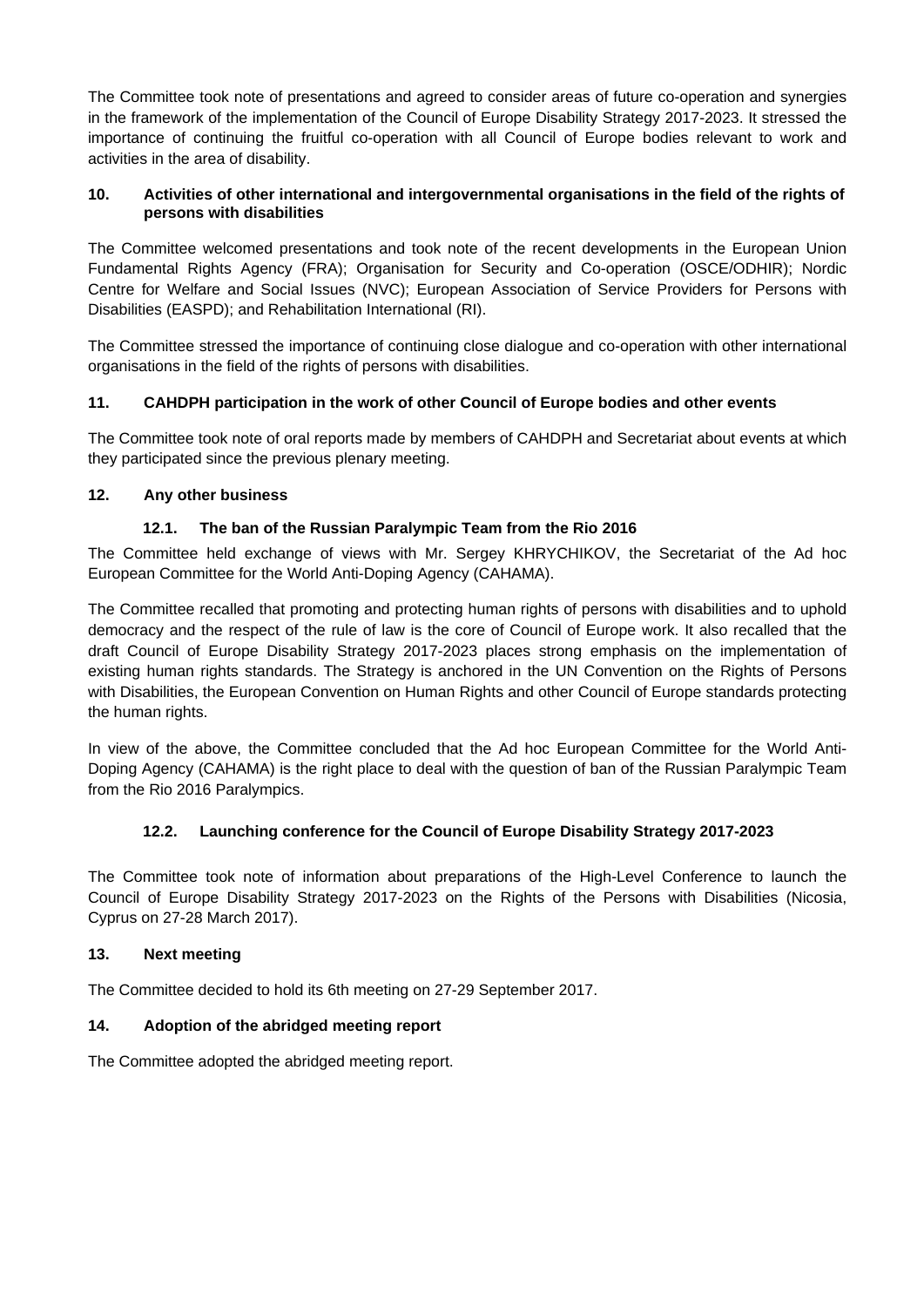### **Appendix 1**

#### **AGENDA**

- 1. Opening of the meeting
- 2. Adoption of the draft agenda and draft order of business
- 3. Elections of the Chair and Vice-Chair and the Bureau of the CAHDPH
- 4. The Council of Europe Disability Strategy 2017-2023
- 5. **Round-table I:** Inclusive education and disability related human rights training for professionals
- 6. **Round-table II:** Recognising and combating multiple discrimination of persons with disabilities
- 7. **Round-table III:** Removing stereotypes by increasing participation of persons with disabilities
- 8. Tour-de-table on the recent developments in member States
- 9. Work carried out by other council of Europe bodies relevant to disability issues
- 10. Activities of other international and intergovernmental organisations in the field of the rights of persons with disabilities
- 11. CAHDPH participation in the work of other council of Europe bodies and other events
- 12. Any other business:
	- The ban of the Russian Paralympic Team from the Rio 2016
	- Launching conference for the Council of Europe Disability Strategy 2017-2023, Nicosia, Cyprus (27-28 March 2017)
- 13. Dates of the next meeting
- 14. Adoption of the abridged meeting report